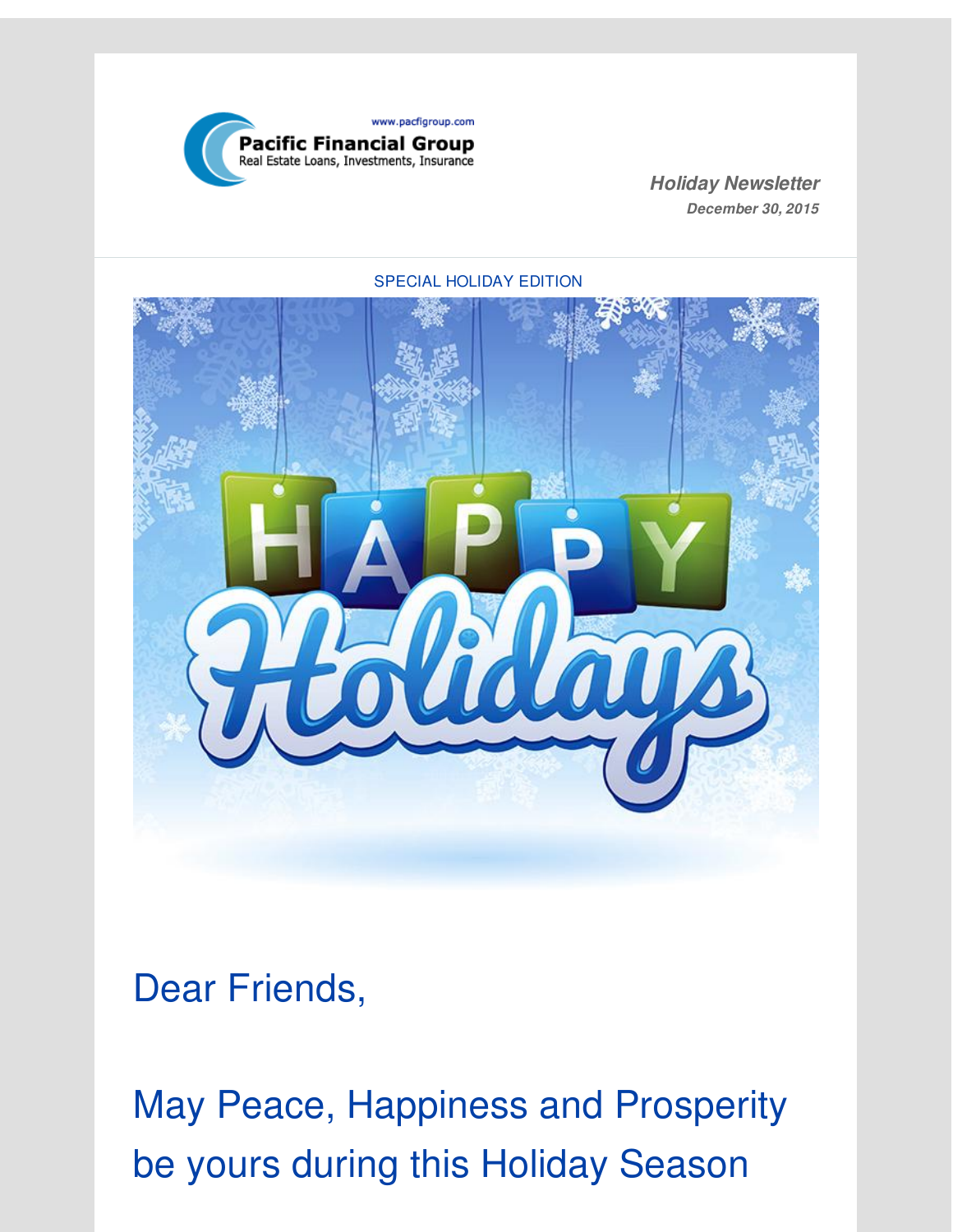### and throughout the New Year!

# Wishing all of you a successful 2016!

### Cheers,

## Samuel A. Shummon

*If you or someone you know might need our services, please contact us for a loan quote specific to a property at (415) 680-0121.*

*Ask us about our low cost apartment loans and our generous referral fees for 5+ multifamily and commercial real estate loans!*

Forward this email (

#### **ABOUT OUR SERVICES**

Pacific Financial Group is a full-service brokerage firm dedicated to providing clients with real estate loans, investment advice, financial planning and insurance services. Our success is the result of our client-focused commitment, professional integrity, industry and market knowledge and unique private banking approach to understanding the financial needs of our clients and delivering specifically tailored solutions. **Visit our website to obtain additional information about the types of [investment](http://r20.rs6.net/tn.jsp?f=0019UvrFBIX1i4IZbq41eezl6BSQ8ea74IgZPhIleB-Au3QuF7gwc9U_5A9A1j4qtf2WtZAmxQur8qfnMebHzIyL52-fQ2m801fFnt-B7KyzQqHyaBZwLch9iGEavLa2szcq_guWqmzT6_SHAf_7DZOK-eYCk2PnBP7B8t1P1EtyAT5gWxKmSgxvp_gStsvqsUS22ed97mrgxo=&c=&ch=) advice and [insurance](http://r20.rs6.net/tn.jsp?f=0019UvrFBIX1i4IZbq41eezl6BSQ8ea74IgZPhIleB-Au3QuF7gwc9U_5A9A1j4qtf2-Hm_JzxroUyuJtX7PklUSTD0lOiGoi-2nPKtTx261LavrI7kLQsRc6j0VIIDD1OkfBej4StztHFn7qf5p9ah6ae5C3Nhq5wyjHKk_62rnU--uIEz3xHNurzXY9vhTJQl_YwS5wI_b9w=&c=&ch=) services we offer.**

#### **APARTMENT LOAN PROGRAMS**

**Hot Money: We now offer low cost apartment loans from \$1MM & up in California. No origination fees, no lender fees and closing costs are capped at \$2K or less!**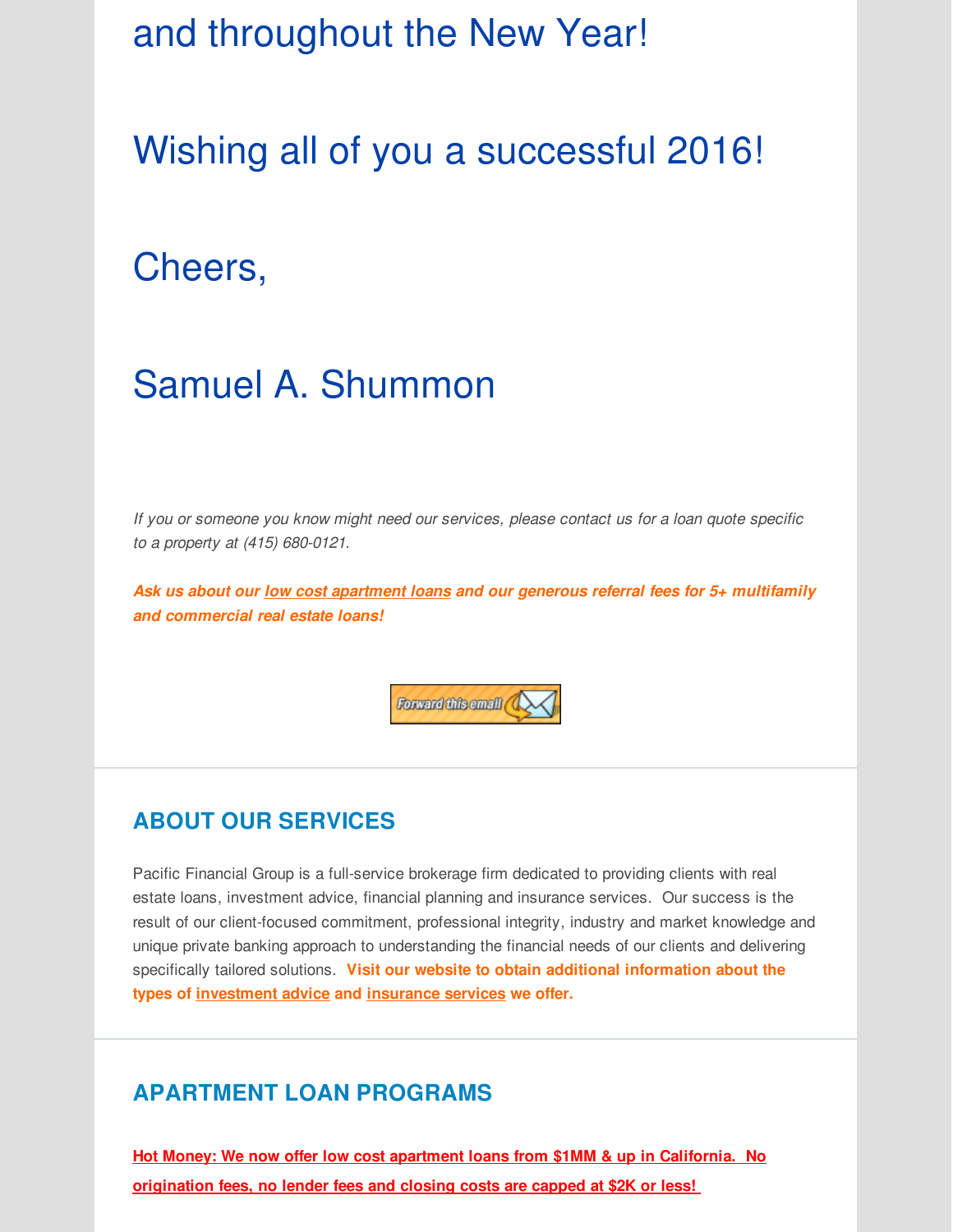We are pleased to provide access to a large selection of 5+ unit multi-family loan programs from which to choose so you are assured of finding one that is best suited to meet your particular investment objectives. Drawing from our diverse pool of capital sources, your loan program options are limitless. **Visit our website to obtain additional [information](http://r20.rs6.net/tn.jsp?f=0019UvrFBIX1i4IZbq41eezl6BSQ8ea74IgZPhIleB-Au3QuF7gwc9U_5A9A1j4qtf2n9pk1tOcMLzsL4KqQC26eg5vXS2ZSu7wZoK-7tfVFeKpwHTldwQEsYtBs3YISZ3XOWS3qIytLasF8GYl5GhX8FBnEsqjJdzU_156ys6a7D_w7NxiHJ7MjPiAaaOphq6px36jQfCGSFE=&c=&ch=) about available apartment loan programs and interest rates.**

#### **COMMERCIAL LOAN PROGRAMS**

We understand the importance of finding the best available financing to maximize your return on investment and have access to a large selection of commercial loan programs for office, retail, single tenant, self storage, industrial, hospitality, mixed use and owner-occupied commercial buildings, so you are assured of finding one that is best suited to meet your particular investment objectives. Commercial loans are available from a diverse pool of capital sources which include local and regional banks, credit unions, life insurance companies, conduits, pension funds and private investors. **Visit our website to obtain additional information about available [commercial](http://r20.rs6.net/tn.jsp?f=0019UvrFBIX1i4IZbq41eezl6BSQ8ea74IgZPhIleB-Au3QuF7gwc9U_5A9A1j4qtf2LIOMbzgTtKAmf2esgAzk1LsHNsBuZAfTs9F2sNkb-RuMtqXvyBz-blcNZyHaeK4m9i_R8dlBtEERtUDy0DMWMuk3DG2Nby7W3ZRrygGSS1w7uegNXGNVb8RQ-SjlcwU71oJ_uEPKR8Q=&c=&ch=) loan programs and interest rates.**

#### **RESIDENTIAL LOAN PROGRAMS**

We have access to over 30 lenders that offer a variety of loan program options for owner-occupied residences, 2nd homes or 1-4 investment properties. Why limit yourself and deal with one lender when you can have access to a diverse pool of lenders with much more loan program options from which to choose? Below are some of the loan program features currently offered:

- Loans to single member LLC's and revocable trusts
- Stated income and interest only loans
- Debt ratios up to 50%
- Loan amounts up to \$3,000,000
- 100% gift toward a purchase down payment
- No monthly M.I. options available
- No income verification for investor properties / unlimited # of properties financed
- Low down payment loan programs for first-time home buyers (conventional & jumbo)
- Delayed purchase financing
- Unlimited cash out

**Call us today to discuss your specific loan needs.**

**Samuel A. Shummon, J.D.**

Principal & Managing Broker One Embarcadero Center, Ste 500 I San Francisco, CA 94111 415.680.0121 **(O) I** 415.302.1795 **(M) I** 888.988.9434 **(F)** BRE #01295091 - NMLS #328979 - CA Insurance # 0I49823